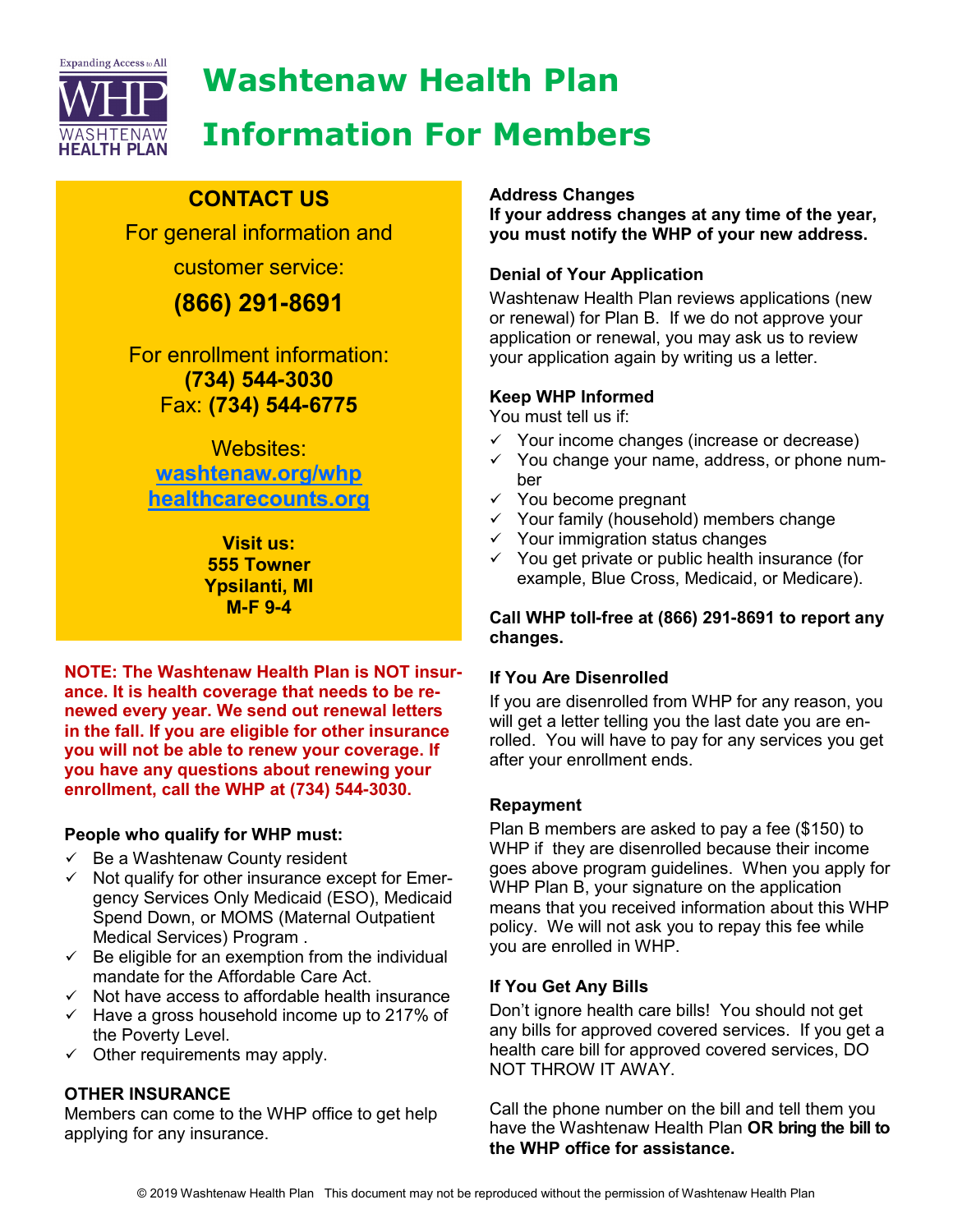# YOUR PRIMARY PROVIDER

Washtenaw Health Plan (WHP) has a list of available primary providers (clinics, doctors, and nurse practitioners). You must have a primary provider while enrolled in WHP.

Your primary provider will be your first contact for health care. She or he will decide whether you need to see a specialist, get special tests, or be hospitalized.

### Tell us if there is a problem with your primary

provider. Call to make an appointment today.

### MEMBER HEALTH EDUCATION

Chronic conditions such as asthma, diabetes, heart disease, and COPD can be hard to manage. Members can ask for health information by contacting Customer Services at (866) 291-8691. Members can also get health information from their providers.

### EMERGENCY SERVICES

### IHA Urgent Care Services

The IHA Urgent Care clinics are an option if you are sick in the evening or on the weekend. Urgent Care services are covered ONLY at Washtenaw County IHA Urgent Care locations.

### Emergency Rooms

Emergency rooms are for urgent and serious health problems ONLY. WHP Plan B covers emergency room services in Washtenaw County only. WHP Plan B members may be billed a \$25 co-

payment to the emergency room for each emergency visit, except when the visit results in a hospital admission. If you have Medicaid-ESO, show your Medicaid card also.

If You Need Emergency Care and you are in Washtenaw County, call 911 or go to the emergency room of your assigned Hospital System listed on your WHP card. You do no need preapproval from you primary provider if you have a true emergency.

If you are outside Washtenaw County, go to the emergency room of the nearest hospital. However, WHP will not cover any emergency room services outside of Washtenaw County. You will have to pay for all emergency room services you get outside of Washtenaw County. There are no exceptions.

# SPECIALTY CARE

Your primary provider or specialty care provider will decide whether you need special tests like x-rays and blood tests.

You do not need to get pre-approval for diagnostic tests if your primary provider or specialty care physician refers you to get the tests.

### Your Health System

Every WHP member is assigned to a health system in Washtenaw County. Some primary care providers are able to make referrals to either system.

- $\checkmark$  Michigan Medicine in Ann Arbor.
- $\checkmark$  Saint Joseph Mercy Health System in Ann Arbor or Chelsea.

### You must get services only from your assigned Health System (listed on your WHP Card) unless you:

 $\checkmark$  Have a "true emergency" and are closer to the other hospital.

# PRESCRIPTION DRUGS

WHP covers a limited number of prescription drugs. You will have to pay for the cost of any prescription drugs you get that are not listed in the WHP Drug List (unless you get special approval).

For Diabetes: The Contour NextOne glucometer is free by downloading a form from Washtenaw.org/whp or by visiting the WHP.

You or your doctor can call us at (866) 291**-** 8691 for any questions about medications.

WHP does not participate with Walgreen's pharmacies, but you can use any other pharmacy.

There are copays for medications: \$5: generic prescription drug or refill \$7: brand name prescription drug or refill.

Show the pharmacy your WHP Card for all prescription drugs.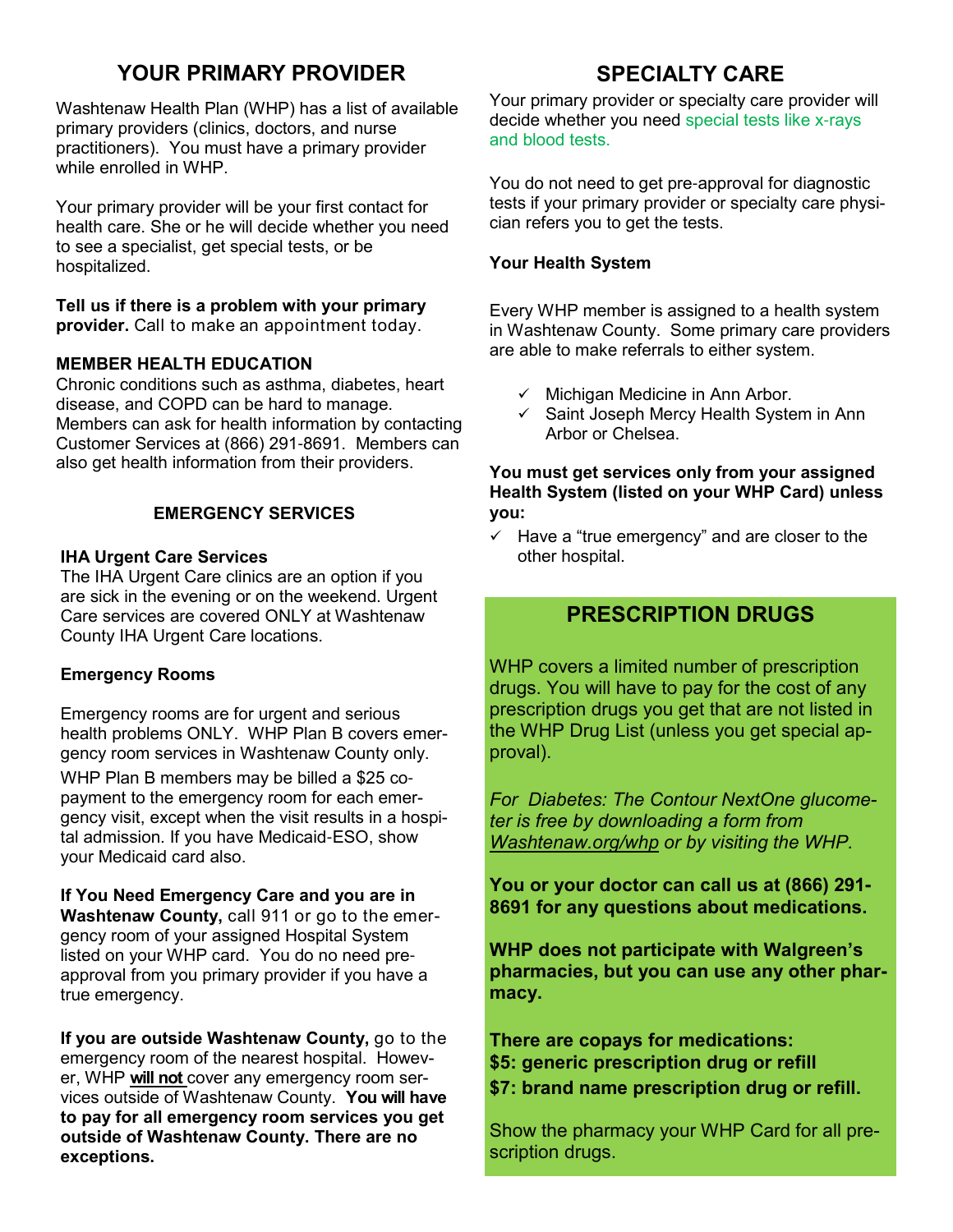### ADDITIONAL SERVICES

### Emergency Ambulance

WHP Plan B does not cover any ambulance services. If you get a bill, come see us with the bill. We can help you apply for charity care.

### Hospitalization in Washtenaw County

You can get inpatient hospital services in Washtenaw County. When getting inpatient hospital services, show the hospital your WHP Card.

REMEMBER: You will have to pay for any hospitalization you get outside of Washtenaw County. If you get hospitalized outside of Washtenaw County, call WHP at toll-free (866) 291-8691. We will help to tell the hospital about your income and health insurance status.

### Medical Equipment & Supplies

All WHP members have a limited yearly benefit for certain types of medical equipment and supplies. To get permission to use this medical benefit, call the WHP at (734) 544-3030.

### Substance Abuse Services

WHP Plan B does not cover substance abuse services. To find out about substance abuse services available in the community, call Dawn Farm at (734) 699-8265 or Home of New Vision at (734) 975-1602. You can request an interpreter.

### Immunization Services

You should go to Washtenaw County Health Department to get low-cost immunizations. For information or to make an appointment, call (734) 544**-** 6700.

Get a flu shot at any pharmacy except Walgreens.

### WHP Plan B Does Not Cover:

- Ambulance Transport
- **Chiropractor**
- Dental Services
- Genetic testing not done at a local hospital
- Hearing Aids
- Home Health; Home Help Personal Care
- Hospice
- Immunizations, except influenza
- Nursing Home Care
- Private Duty Nurses
- Prosthetics and Orthotics (unless you get special approval)
- Speech, Physical, and Occupational Therapies
- Male Sterilization
- Surgical weight reduction services
- Vision Care and Eyeglasses

### Confidentiality of Personal Health Information

Washtenaw Health Plan believes the information we collect about you such as name, address, income, and health is private. We will share your personal health information:

- $\checkmark$  For treatment, payment, and health care operations
- $\checkmark$  When you give us direct instructions to do so
- $\checkmark$  When laws require it.

You should receive information about WHP's confidentiality policies with your member card.

### FRAUD OR ABUSE Report fraud or abuse by calling 1**-**888**-**291**-**8691.

### Mental Health Services

WHP members can receive limited outpatient mental health services through Catholic Social Services (CSS) and Jewish Family Services (JFS). WHP Plan B members are able to get 14 therapy sessions at CSS or JFS.

> Catholic Social Services 4925 Packard Rd., Ann Arbor, MI, 48108 (734) 971-9781

Jewish Family Services 2245 State St., Ste. 200, Ann Arbor, MI 48104 (734) 769-0209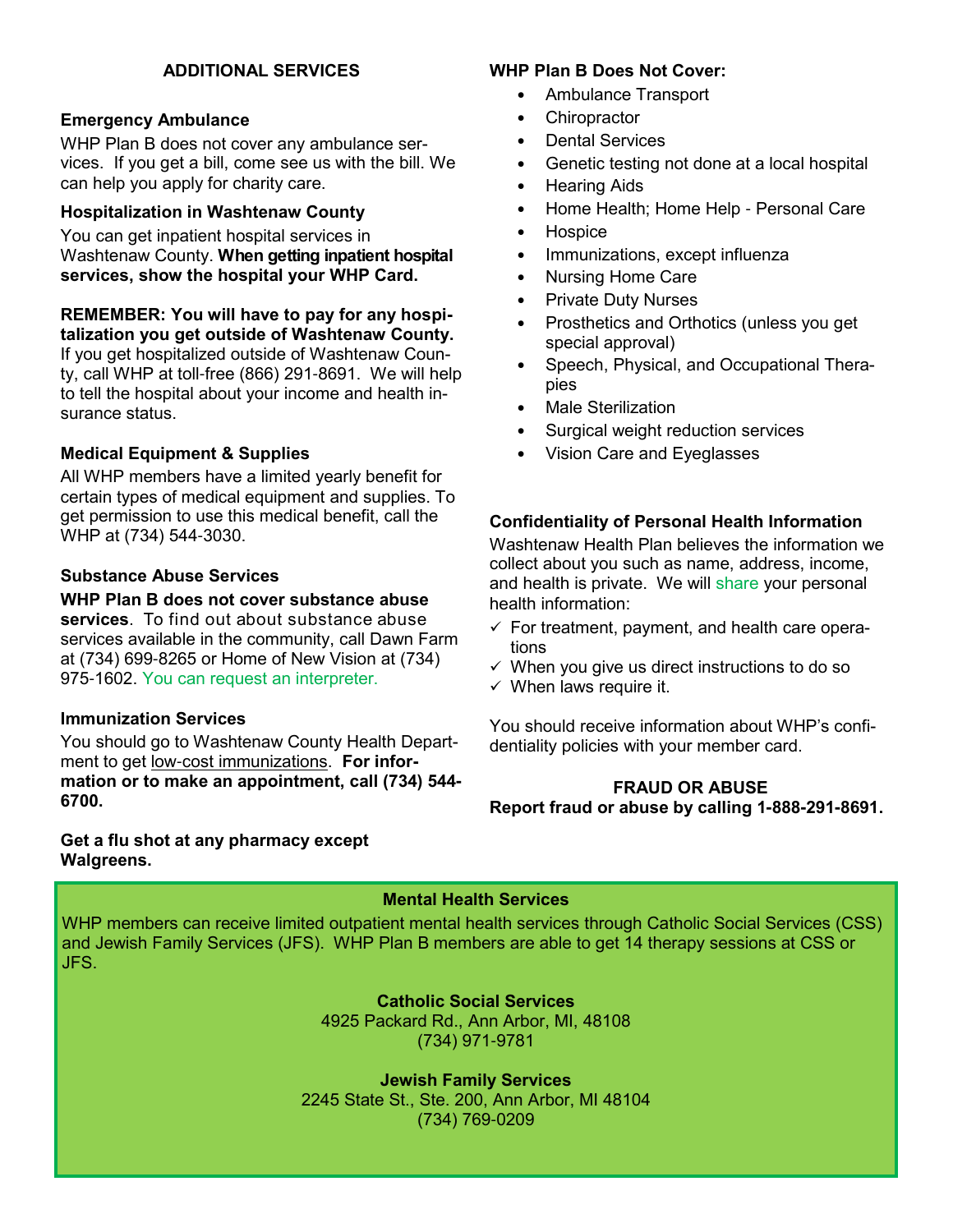# WOMEN'S HEALTH

# Gynecology Services

Call to make an appointment at the Obstetrics/ Gynecology Clinic within your health system (see the two clinics listed below). You do NOT need pre**-**approval for routine gynecology exams and services.

# Michigan Medicine

### Obstetrics/Gynecology Clinic

1500 East Medical Center Drive, Ann Arbor, MI (734) 763-6295

# Saint Joseph Mercy Health System

Academic Obstetrics/Gynecology Clinic 5333 McAuley Drive, #2110, Ypsilanti, MI (734) 712-3967

# Breast and Cervical Cancer Screening

You may be eligible for breast and cervical cancer screening and diagnostic services through the BCCCP program (Title XV) or Title X. Please speak to your provider about the best way to access breast and cervical cancer screening.

# Family Planning, Pregnancy Testing, Testing for HIV and Sexually Transmitted Infections

Free and low-cost family planning services, pregnancy testing, and testing for sexually transmitted infections and HIV are available in Washtenaw County.

### Planned Parenthood of Michigan

3100 Professional Drive, Ann Arbor, MI 48104 (734) 973-0710

# Sexual Health Services

Washtenaw County Health Department 555 Towner, Ypsilanti, MI 48198 (734) 544-6840

Family Planning may include:

- $\checkmark$  Physical exams, pelvic exams and pap tests (cervical cancer screenings)
- $\checkmark$  Pregnancy diagnosis and counseling
- $\checkmark$  STD and HIV screening and treatment
- $\checkmark$  Family planning methods, services and supplies.

## Your Rights and Responsibilities

As a WHP member, you have the right to:

- $\checkmark$  Be treated with respect and to have your questions and concerns answered completely and courteously
- $\checkmark$  Be included in all decisions about your health care such as giving "informed consent" before starting any treatment; and refusing treatment if allowed by law
- $\checkmark$  Have privacy during treatment. Expect confidentiality of all records and communications
- $\checkmark$  Get clear communication about WHP benefits, policies, and procedures
- $\checkmark$  Appeal a denial of your WHP application or denial of services
- $\checkmark$  Get covered services without regard to race, color, creed, sex, religion, age, national origin, ancestry, marital status, sexual preference, physical or mental handicap and not to be refused covered services on the basis of any of those categories.

## As a WHP member, you have the responsibility to keep as healthy as you can. Make sure you:

- $\checkmark$  Understand how to get primary care and other covered services.
- $\checkmark$  Be involved in making decisions about your health care.
- $\checkmark$  Follow the plans and instructions that you and your health care providers agree on.
- $\checkmark$  Give complete and correct information about yourself and your health to WHP and WHP health care providers
- $\checkmark$  Keep your appointments. If you need to reschedule an appointment with your provider, call in advance.



Customer Service: (866) 291**-**8691 Enrollment Information: (734) 544**-**3030

washtenaw.org/whp healthcarecounts.org

WHP Mailing Address: PO Box 30125, Lansing MI 48909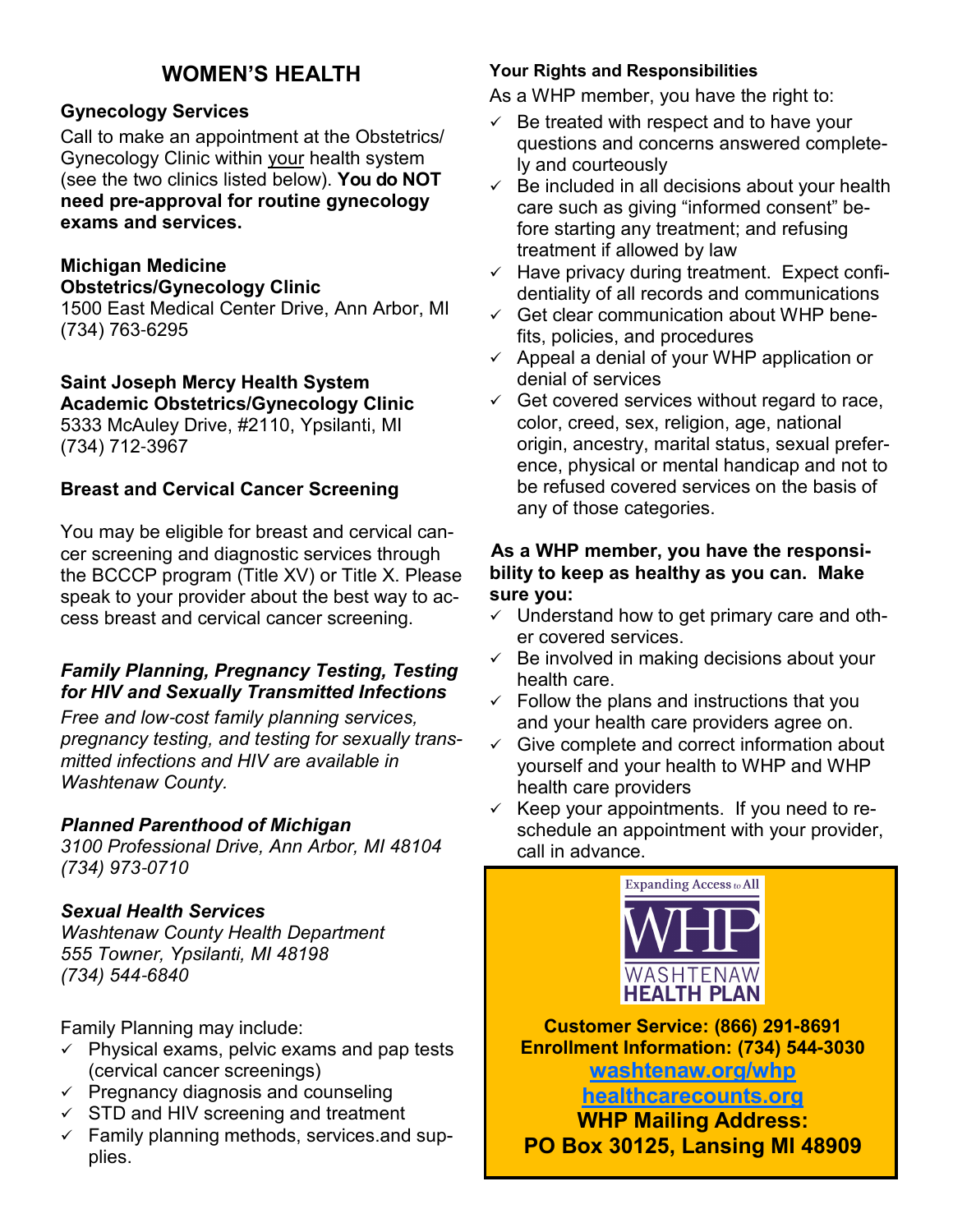

# Washtenaw Health Plan

# Información Para Miembros

# **CONTÁCTENOS**

Para información general y servicio al cliente: (866) 291**-**8691

Para información de inscripción:

(734) 544**-**3030 Fax: (734) 544**-**6775

Sitio web:

washtenaw.org/whp

healthcarecounts.org

Visitenos: 555 Towner, Ypsilanti, MI

Lunes a Viernes 9**-**4

NOTA: El Plan de Salud de Washtenaw (WHP) NO es un seguro medico. Es una cobertura de salud que tiene que renovar cada año. Enviamos las cartas de renovación en el otoño. Si usted es elegible para otro seguro medico no podrá renovar su cobertura. Si tiene alguna pregunta sobre la renovación de su inscripción, llame 734**-**544**-**3030.

# Personas que califican para el WHP deben:

- Ser residente del Condado de Washtenaw
- No calificar para otro seguro medico, excepto para Servicios de Emergencia de Medicaid (ESO), Medicaid Spend Down, o el Programa MOMS (Servicios Médicos Ambulatorios Maternos)
- Ser elegible para un exención del mandato individual de la Ley de Cuidado de Salud Económica
- No tener acceso a un seguro de salud económico
- Tener un ingreso bruto del núcleo familiar de hasta el 217% del Nivel de Pobreza.
- Pueden aplicarse otros requisitos.

OTRO SEGURO: Los miembros pueden ir a la oficina del WHP para obtener ayuda en aplicar para seguro medico.

## Cambios de Dirección Postal

Si cambia de dirección postal en cualquier momento del año, debe notificar su nueva dirección al WHP.

## Denegación de su Solicitud

El Plan de Salud de Washtenaw revisa las solicitudes (nuevas o de renovación) para el Plan B. Si no aprobamos su solicitud o renovación, usted puede pedirnos volverla a revisar presentando una carta escrita.

# Mantener informado al WHP

Debe decirnos lo más pronto posible si:

- $\checkmark$  Sus ingresos cambian (aumentan o disminuyen)
- $\checkmark$  Usted cambia de nombre, dirección o teléfono
- $\checkmark$  Usted queda embarazada
- $\checkmark$  Cambian los miembros en su familia (núcleo familiar)
- $\checkmark$  Cambia su estatus migratorio
- $\checkmark$  Usted obtiene un seguro de salud pública o privado (por ej. Blue Cross, Medicaid, o Medicare).

### Llame gratis al WHP al (866) 291**-**8691 para informar cualquiera de estos cambios.

# Si usted es desafiliado

Si Usted es desafiliado del WHP por cualquier razón, el WHP le comunicará por escrito sobre su desafiliación. La carta le dirá cuál es su última fecha de inscripción. Usted tendrá que pagar por cualquier servicio que haya recibido después de esa fecha.

# Reembolso

Los miembros del Plan B tendrán que pagar una tarifa (\$150) al WHP si son desafiliados porque sus ingresos han superado las pautas del programa. Cuando usted solicita el WHP Plan B, su firma indica que usted recibió esta información sobre la póliza.

# Si le llega alguna factura

No ignore las facturas de los costos de servicios de salud. Usted no debe recibir ninguna factura por servicios cubiertos y aprobados. Si le llega alguna factura por servicios cubiertos y aprobados NO LA BOTE. Llame al número telefónico en la factura y dígales que usted tiene el Plan de Salud de Washtenaw o traer la factura a la oficina del WHP para ayuda.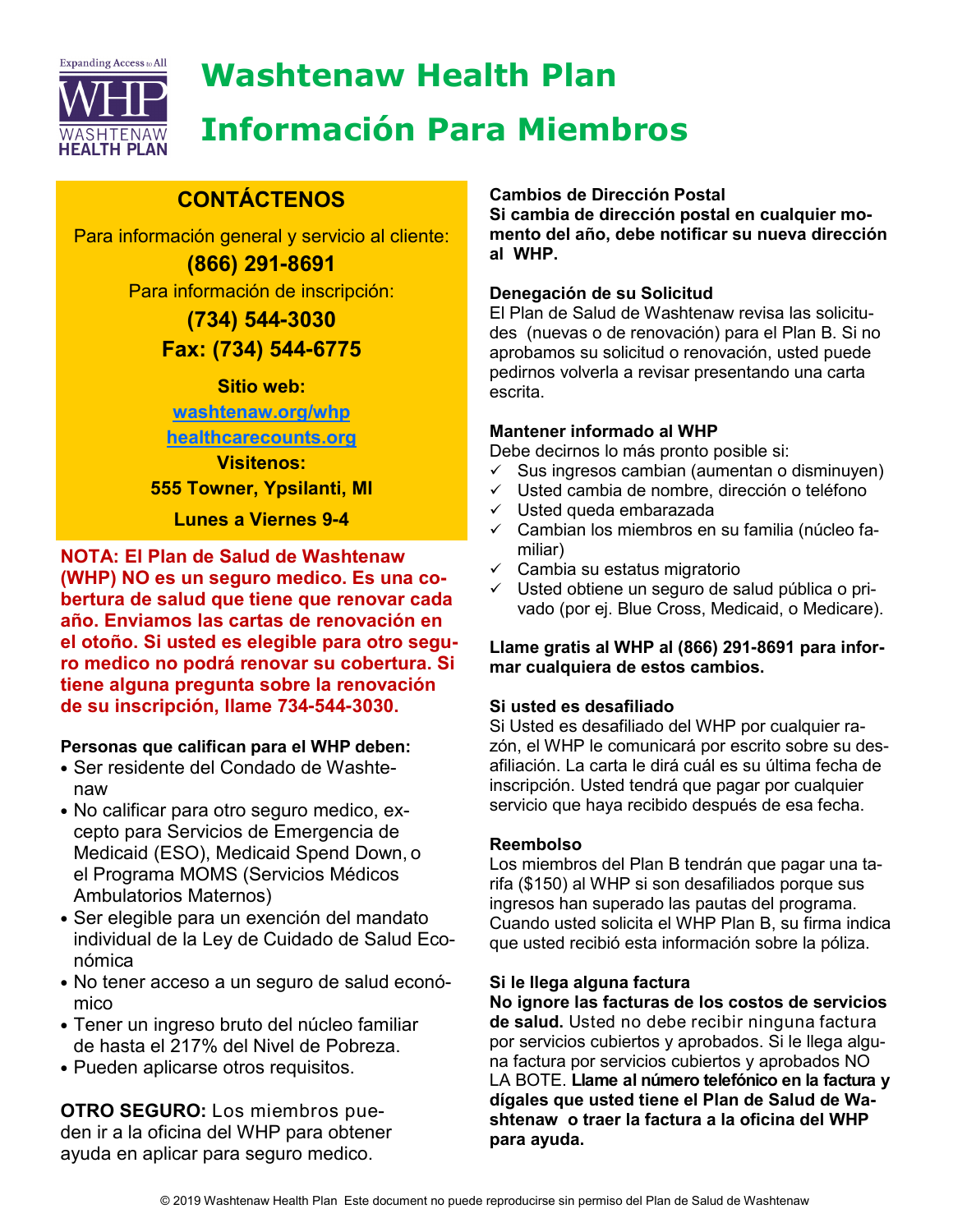### SU PROVEEDOR PRIMARIO

El Plan de Salud de Washtenaw (WHP) tiene una lista de proveedores primarios disponibles (clínicas, doctores y enfermeras practicantes). Usted debe tener un proveedor primario cuando se inscribe en el WHP. Su proveedor primario será su primer contacto sobre sus servicios de salud. El o ella decidirá si usted necesita ir a un especialista, recibir exámenes especiales, o ir al hospital.

Díganos si hay algún problema con su proveedor primario. Llame ahora a la clínica para hacer un examen anual.

### EDUCACIÓN PARA LA SALUD DE LOS MIEMBROS

Enfermedades crónicas tales como asma, diabetes, enfermedades cardiacas y COPD pueden ser difíciles de manejar. Los miembros pueden pedir información de salud contactando al Servicio al Cliente al (866) 291-8691. Miembros también pueden obtener información de sus proveedores.

### SERVICIOS DE EMERGENCIAS

#### Servicios de IHA Urgent Care

Las clínicas urgentes del IHA son una opción si usted se enferma por la tarde o durante el fin de semana. Servicios de cuidado urgentes, son cubiertos solamente en las clínicas IHA del Condado de Washtenaw.

Las salas de emergencia son para problemas urgentes y graves de salud solamente. El WHP cubre servicios de sala de emergencia en el Condado de Washtenaw solamente. A los miembros del WHP pueden recibir una factura de \$25 por cada visita a la Sala de Emergnecias, excepto cuando la visita resulte en una admisión en hospital. Si usted tiene la cobertura de Medicaid de Emergencia, muestre la tarjeta de Medicaid también.

Si usted necesita cuidados de emergencia, y usted está en el Condado de Washtenaw, llame al 911 o vaya a la sala de emergencias del hospital asignado al sistema de salud que aparece en su tarjeta del WHP. No necesita pre-aprobación de su proveedor primario si es una emergencia verdadera. Si está fuera del Condado de Washtenaw, vaya a la sala de emergencias del hospital más cercano. Pero el WHP NO cubrirá ningún servicio de emergencia fuera del Condado de Washtenaw. Usted tendrá que pagar por todos los servicios de sala de emergencia que reciba fuera del Condado de Washtenaw. No hay excepciones.

### CUIDADOS DE ESPECIALIDAD

Su proveedor primario o su médico especialista decidirá cuándo usted necesita algún examen especial como radiografías o análisis de sangre.

Usted no necesita pre-aprobación para exámenes diagnósticos si su proveedor primario o su médico especialista lo refiere a obtener los exámenes.

#### Su sistema de salud

A cada miembro del WHP se le asigna un sistema de salud en el Condado de Washtenaw. Algunos proveedores primarios pueden hacer referidos a cualquiera de los dos sistemas.

- Michigan Medicine en Ann Arbor.
- $\checkmark$  Saint Joseph Mercy Health System en Ann Arbor o Chelsea.

### Usted debe recibir servicios solo de su sistema de salud asignado (listado en su tarjeta del WHP) a menos que:

- $\checkmark$  Tenga una "verdadera emergencia" y esté más cerca del otro hospital
- $\checkmark$  Obtenga pre-aprobación

### MEDICAMENTOS POR RECETA

WHP cubre un número limitado de medicamentos recetados. Usted o su médico pueden llamar al (866) 291**-**8691 para preguntas sobre el tema.

Diabetes: El glucómetro Contour NextOne es gratis con un documento que puede descargar por Washtenaw.org/whp o visitando la oficina del WHP.

## WHP no participa con las farmacias de Walgreens pero usted puede usar cualquier otra farmacia.

Usted tendrá que pagar el costo de cualquier medicamento recetado que no esté en la Lista de Medicamentos del WHP (a menos que haya recibido aprobación especial).

Hay co-pagos para medicamentos:

\$5: prescripción genérica o reabastecimiento; \$7: prescripción de marca o reabastecimiento.

Muestre en la farmacia su tarjeta del WHP para todos los medicamentos por receta.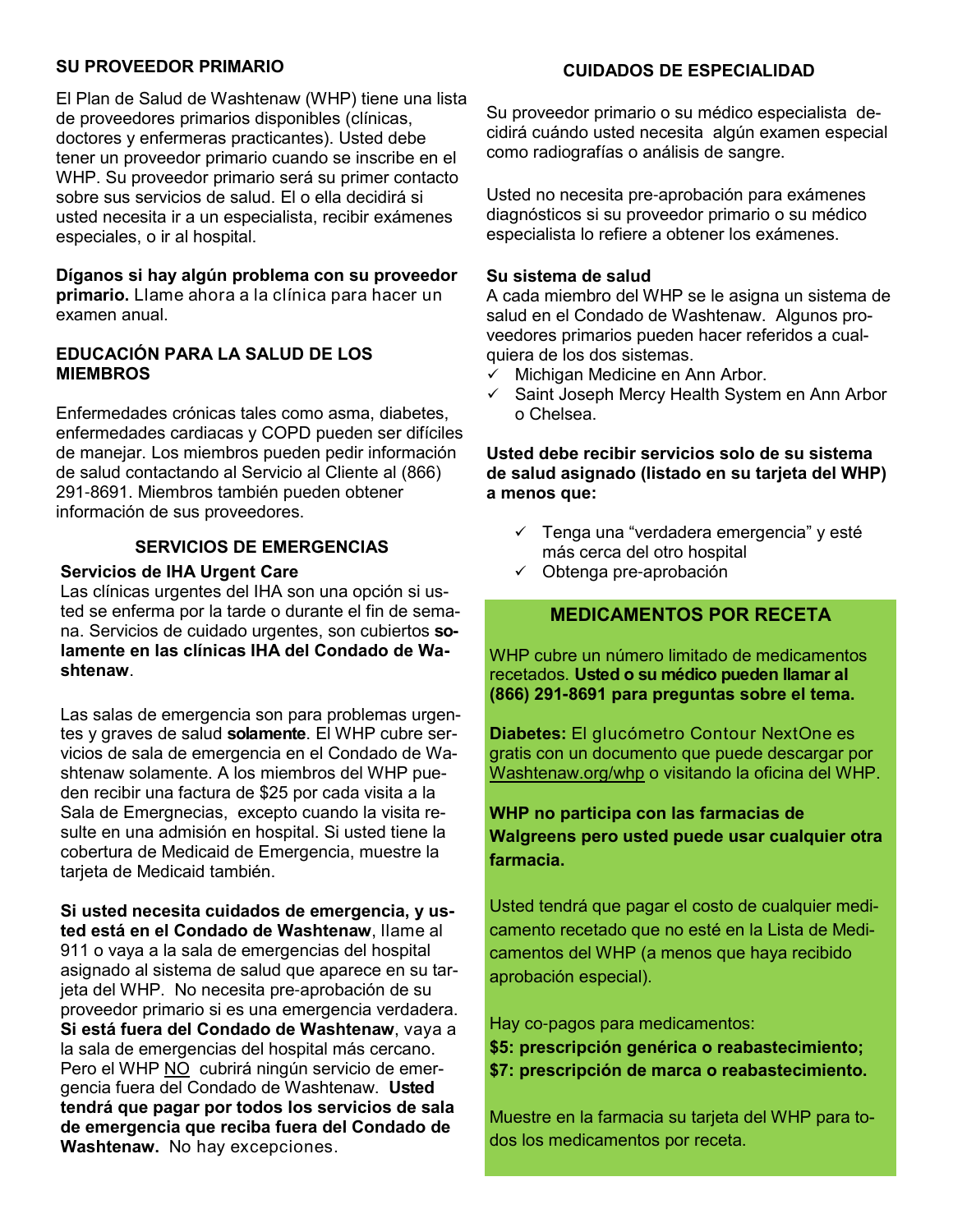### Ambulancia de Emergencias

El WHP Plan B no cubre ningún servicio de ambulancia de emergencias. Si recibe una factura venga a nuestra oficina con la factura. Podemos ayudarle solicitar un programa de caridad.

### Hospitalización en el Condado de Washtenaw

Usted puede obtener servicios de hospitalización en el Condado de Washtenaw. Cuando reciba servicios de ingreso hospitalario, muestre en el hospital su tarjeta del WHP.

RECUERDE: Ud. tendrá que pagar por hospitalización fuera del Condado de Washtenaw. Si lo ingresan en un hospital fuera del Condado de Washtenaw llame gratis al WHP at (866) 291-8691. Le ayudaremos a informar al hospital sus ingresos y seguro de salud.

### Equipos y Suministros Médicos

Todos los miembros del WHP tienen un beneficio anual limitado para ciertos tipos de equipos y suministros médicos. Para obtener permiso de usar este beneficio médico llame al WHP.

### Servicios para Abuso de Sustancias

El WHP no cubre servicios para abuso de sus-

tancias. Para saber sobre servicios disponibles en la comunidad para tratar el abuso de sustancias llame a Dawn Farm al (734) 699-8265 o a Home of New Vision al (734) 975-1602. Puede solicitar un interprete.

#### Servicios de Vacunas

Usted debe ir al Departamento de Salud Pública del Condado de Washtenaw para recibir vacunas a bajo costo. Para información o hacer una cita, llame al (734) 544**-**6700.

Puede recibir vacunas de influenza en cualquier farmacia excepto Walgreens.

### El WHP Plan B NO Cubre:

- Transporte en ambulancia
- Quiropráctico
- Servicios dentales
- Prueba genética que no se realiza en el hospital local
- Dispositivos para audición
- Cuidados y ayuda a domicilio y personal
- Hospicio
- Inmunizaciones excepto influenza
- Cuidado en Asilo de Ancianos
- Enfermeras privadas
- Medicamentos por receta que no están en el Formulario de Medicamentos del WHP (a menos que obtenga aprobación especial del coordinador del WHP)
- Prótesis y Aparatos Ortopédicos (a menos que obtenga aprobación especial)
- Terapias del Habla, Física y Ocupacional
- Vasectomía
- Servicios quirúrgicos para reducción de peso
- Cuidado de la Visión y Gafas

### CONFIDENCIALIDAD DE LA INFORMACIÓN DE SALUD PERSONAL

El Plan de Salud de Washtenaw cree que la información que compilamos sobre usted, tales como nombre, dirección, ingresos y salud, es privada. Revelaremos su información de salud personal:

- $\checkmark$  Para tratamiento, pagos y operaciones de cuidados de salud
- $\checkmark$  Cuando usted nos dé instrucciones directas de hacerlo
- $\checkmark$  Cuando lo exija la ley.

Usted debe recibir información sobre las políticas de confidencialidad del WHP con su tarjeta del WHP.

### FRAUDE O ABUSO

Llame al 1**-**888**-**291**-**8691 para reportar fraude o abuso.

### SERVICIOS DE SALUD MENTAL

Los miembros del WHP Plan B pueden recibir limitados servicios ambulatorios de salud mental a través de Catholic Social Services (CSS) y Jewish Family Services (JFS). Los miembros del WHP Plan B pueden obtener 14 sesiones de terapia en CSS o JFS.

> Catholic Social Services 4925 Packard Rd Ann Arbor, MI 48108 ● (734) 971-9781

#### Jewish Family Services

2245 State St. Ste. 200, Ann Arbor, MI 48104 ● (734) 769-0209